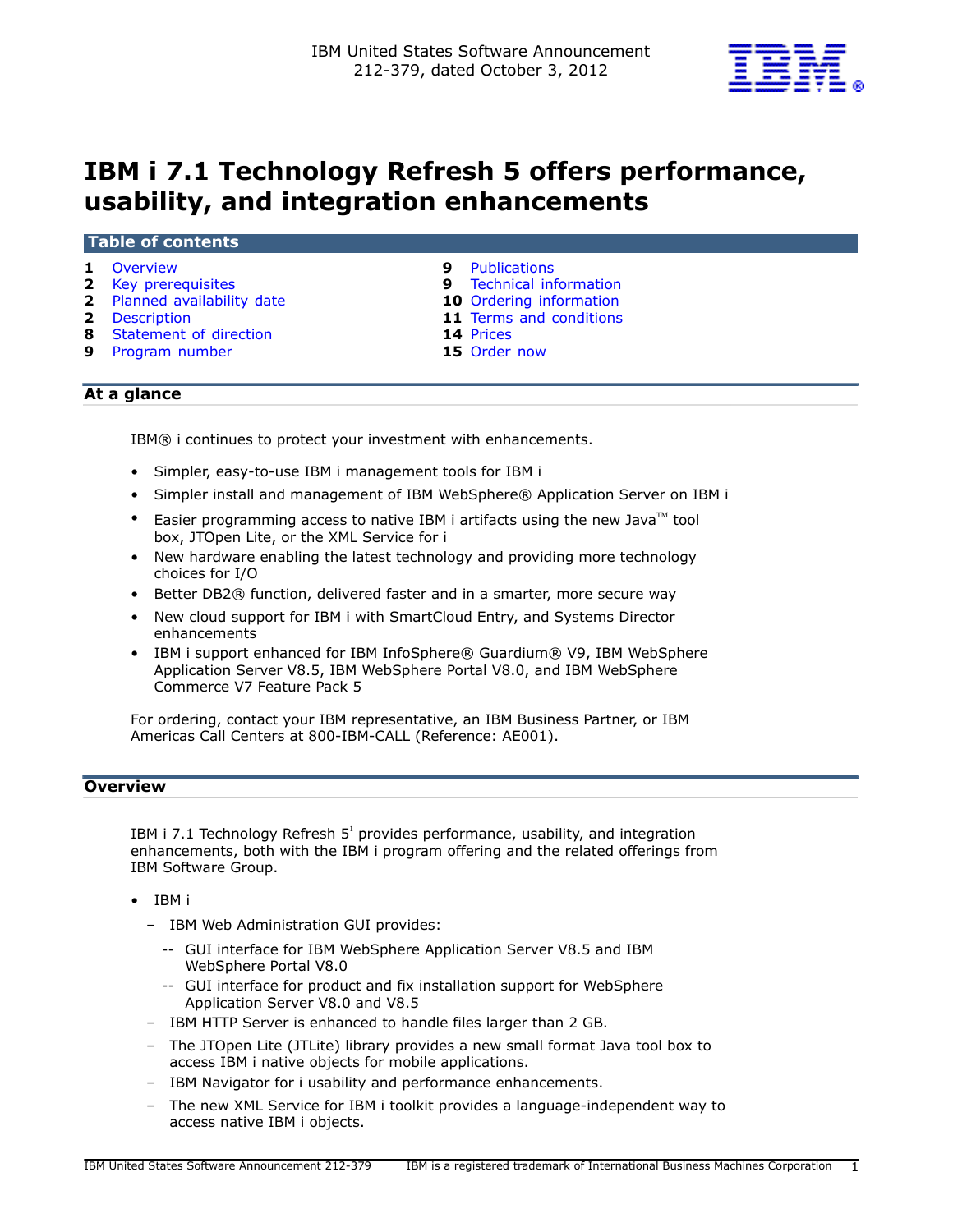- IBM Facsimile Support for IBM i is enhanced to support a significantly lower priced 2-port asynchronous communications adapter.
- IBM i 7.1 TR5 includes support of new IBM Power® hardware, firmware, and I/O, including Power 770 and Power 780, USB Tape, USB and SATA Removable Hard Drives (RDX support), and lower cost async communications adapters.
- DB2 for IBM i:
	- Better, faster, and smarter performance
	- New and enhanced SQL statements, database APIs, and database commands
- BRMS Enterprise extends the popular BRMS product to provide centralized monitoring and automation of backup processes on distributed systems.
- IBM i cloud enhancements:
	- $-$  The IBM Systems Director VMControl<sup>TM</sup> system pool simplifies workload.
	- The Systems Director monitor is enhanced to easily navigate and create monitor views and directly reply to a message.
	- Platform management support of Power blades.
- HMC V7 R7.6.0 is enhanced with the following:
	- Ability to simultaneously move 16 partitions at the same time
	- $-$  HMC blades management, including redundant VIOS, Active Memory<sup>TM</sup> Sharing, Suspend/Resume, and Live Partition Mobility
- IBM Software Group software enhancements for IBM i are as follows:
	- InfoSphere Guardium V9.0 includes DB2 for IBM i as a data source.
	- IBM WebSphere Commerce V7 Feature Pack 5 is supported by IBM i.
	- WebSphere Application Server V8.5.

In this announcement letter, the term *Technology Refresh 5* refers to the set of PTFs required to support new hardware functionality. The term *Technology Update* refers to the multiple PTFs or PTF groups that will provide additional functionality in IBM i and related products. The term *Technology Refresh* is widely used to group both of these together. Availability of IBM i 7.1 TR5 and related products are available as noted in the [Description](#page-1-2) section.

## <span id="page-1-0"></span>**Key prerequisites**

**1**

Refer to the [Technical information](#page-8-1) section for specific hardware and software prerequisites.

# <span id="page-1-1"></span>**Planned availability date**

October 9, 2012

# <span id="page-1-2"></span>**Description**

IBM i is known for integration, ease of use, and simplicity. IBM i 7.1 TR5 delivers significant functional enhancements to IBM i while maintaining and enhancing the ongoing tenets for which it is known.

#### **IBM Navigator for i**

The interface previously known as IBM Systems Director Navigator for IBM i has undergone a significant transformation. The functionally rich interface is being improved with significant usability and performance enhancements. This announcement marks the first step in the path toward transforming the web-based Navigator, maintaining the rich functionality, to make it not only rich in function but also highly usable and reliable.

Some of the key functions that have been enhanced are: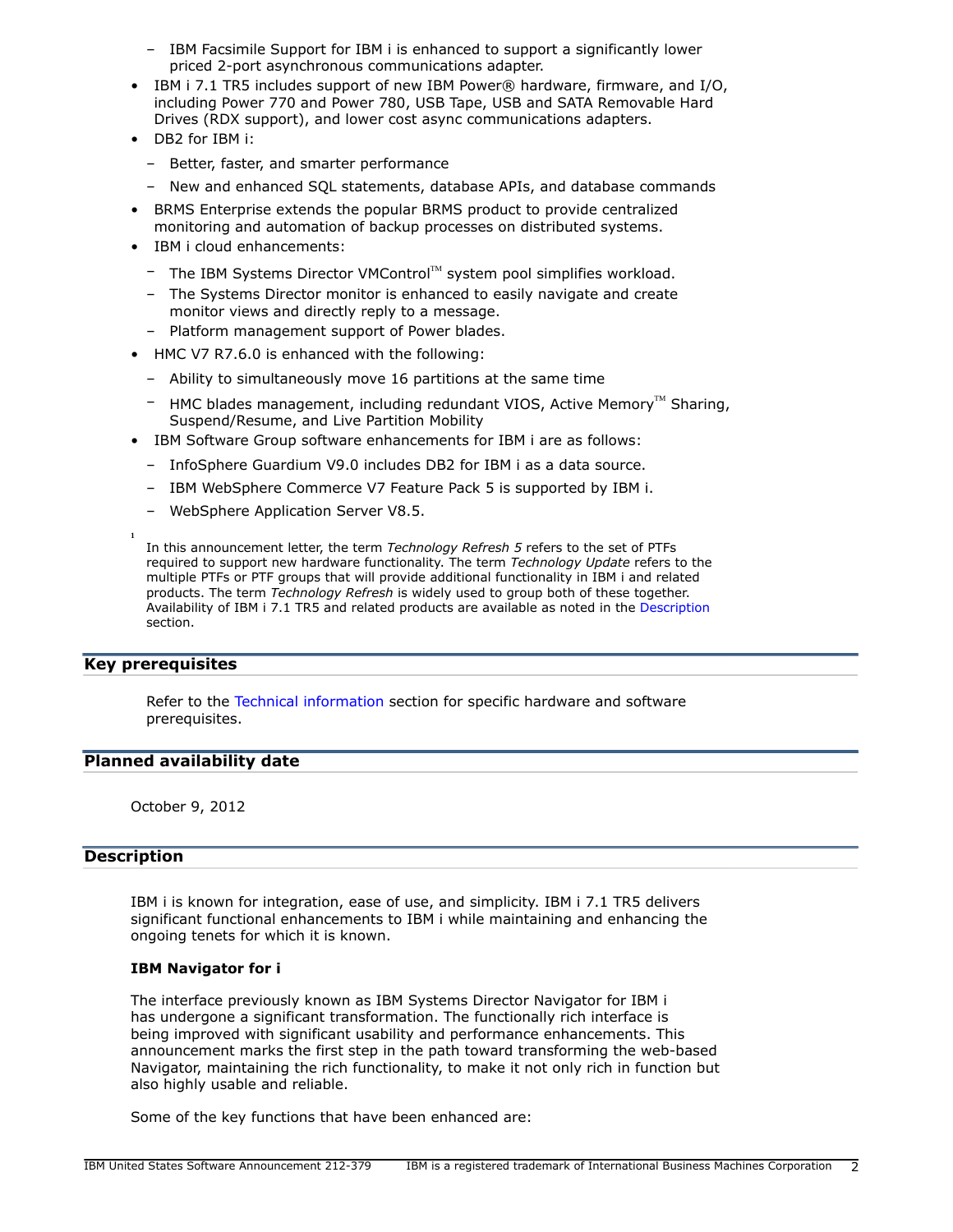- Name: Simplifying the name reflects the move to simplicity. Systems Director Navigator is renamed to IBM Navigator for IBM i.
- Left navigation: This is the most significant update to the interface. In the past, the left navigation was a static list of only core functions. This announcement provides complete dynamic navigation, making the left frame a true navigation area. This new enhancement will significantly change how the system is managed.
- Dynamic tables: The existing tables in Navigator are being replaced with a new Dojo-based table interface. This new dynamic table provides a fast and more usable platform for viewing and managing tables of data.
- Independent tabs: Tab support has been improved by no longer completely refreshing a page when switching from tab to tab. The page contents are cached, and the page is only refreshed as needed or requested by the user.
- User profile management from signon screen: User IDs can be updated as needed from the Navigator signin screen. Users with expired passwords may now update the password and then sign in to the interface from a single location.

<http://dojotoolkit.org/license>

IBM Navigator for IBM i support will be available on December 15, 2012.

- IBM i 7.1: 5770-SS1 SF99368 HTTP PTF Group Level 16, or later
- IBM i 6.1: 5761-SS1 SF99115 HTTP PTF Group Level 28, or later

## **XML Service for IBM i:**

The XML Service is an exciting new way for many languages to access native IBM i objects. This new toolkit provides a language-independent way for XML to access (read and write) objects such as programs, procedures, data areas, data queues, message queues, commands, spool files, DB2 for i (both SQL and Native), and much more. The XML Service can be accessed from PHP, Java , Ruby, RPG, or other languages that can work with XML. Additional details can be found on the open source site

#### <http://www.youngiprofessionals.com/wiki/XMLSERVICE>

In addition to the open source site, the runtime version will be available on December 15, 2012.

- IBM i 7.1: 5770-SS1 SF99368 HTTP PTF Group Level 16, or later
- IBM i 6.1: 5761-SS1 SF99115 HTTP PTF Group Level 28, or later

# **IBM Web Administration for i GUI**

The IBM Web Administration GUI provides a GUI interface for managing IBM WebSphere Application Server V8.0 and V8.5 and IBM WebSphere Portal V8.0. The Web Administration GUI for IBM i is enhanced to leverage the new Install Manager technology, providing a new product installation capability for both WebSphere Application Server V8.0 and V8.5. Installation of a new WebSphere Application Server product, updates to an existing installation with interim fixes or fix pack, uninstalls of interim fixes from an existing installation, or uninstalls of the product installation are all supported functions of the Web Administration GUI.

This support is delivered as part of the latest HTTP PTF Group level and will be available on December 15, 2012.

- IBM i 7.1: 5770-SS1 SF99368 HTTP PTF Group Level 16, or later
- IBM i 6.1: 5761-SS1 SF99115 HTTP PTF Group Level 28, or later

For more details on Web Administration GUI and WebSphere products, refer to the IBM iZone in developerWorks®

<http://www.ibm.com/developerworks/ibmi/techupdates/web>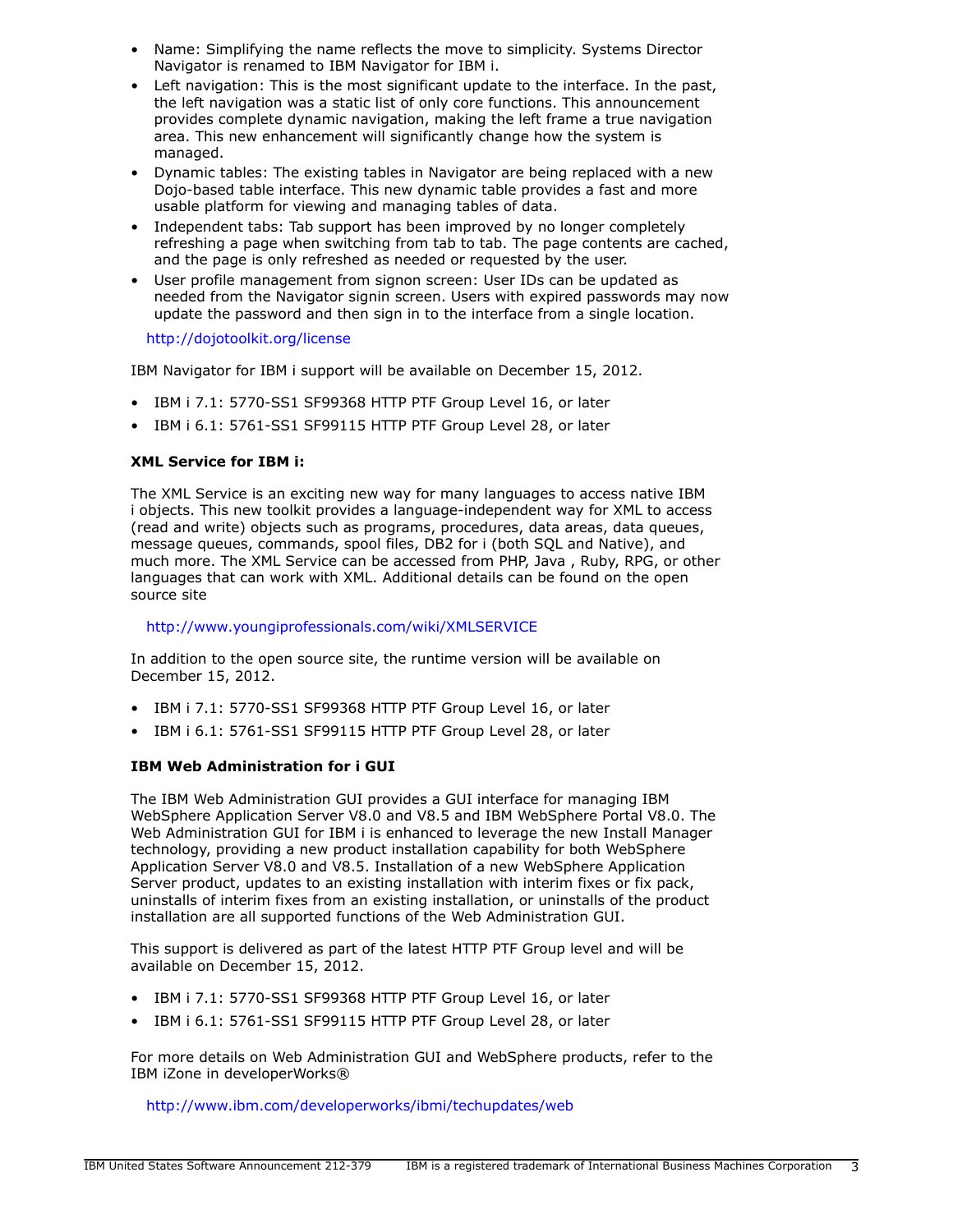# **IBM HTTP server plug-in module**

IBM HTTP Server plug-in module is enhanced to handle files larger than 2 GB. In today's Internet world, the size of files being transferred continues to grow. To satisfy the business needs of IBM i clients, the HTTP server has been enhanced to support larger files. For those clients still requiring functionality from plug-ins added prior to the December PTF groups, they may need to recompile those plug-ins to enable the new support. For clients using IBM WebSphere Application Server on IBM i, installing the latest fix packs will provide the corrected HTTP server plug-in. See the IBM i Technology Updates wiki on developerWorks for more details

<http://www.ibm.com/developerworks/ibmi/techupdates/web>

# **JTOpen Lite (JTLite)**

As the world moves to mobility and support of mobile devices, so does IBM i. The JTOpen Lite/JTLite is a library of Java classes supporting the mobile programming models to a system running the IBM i operating system. Currently, JTOpen Lite supports mobile devices capable of running a Java environment. Refer to the IBM i Technology Updates wiki on developerWorks for more details

<http://www.ibm.com/developerworks/ibmi/techupdates/db2>

# *DB2 for IBM i*

The self-managing value proposition of DB2 for IBM i is being extended with additional built-in improvements for better performance and usability. Moving up to the suggested DB2 PTF Group will result in a database that runs better, faster, and smarter.

- Better performance
	- Taking advantage of IBM's patented EVI indexing technology, analytics routines using SQL Constructs such as ROLLUP, CUBE, and Grouping Sets can see performance benefits.
	- Queries to obtain user authorization information by accessing DB2 for i catalogs are greatly improved.
	- Additional performance information is available through enhancements in client-based System Navigator for i, including the ability to analyze queries specifically using SQE where indexes are being advised and providing additional information about those indexes.
- Security
	- Because long schema names were added in IBM i 7.1, there is increased use of the QSYS2/SYSSCHEMAS catalog to determine system names (library names) for corresponding SQL schema names. An enhancement is being added that removes uninteresting AF security journal records, thereby improving the efficiency of security auditing.
- Programming and command interfaces
	- Create table with remote subselect: Create a table using data selected from a remote database, even a non-DB2 for IBM i remote database.
	- System naming support tolerates SQL naming usage with SQL (use both schema.table and schema/table) when using \*SYS naming.
	- Global variables can be modified within triggers and functions, making it easier to implement cross-application business logic.
	- JTOpen Lite is a new Java toolkit designed for better performance and reducing the application footprint for mobile apps interacting with DB2 for IBM i databases.
	- And many more enhancements.
- Database management
	- NULLID package management: Automating the creation of necessary objects, such as collections and dynamic packages, to more seamlessly allow applications using DB2 family database connectivity methods to access data in DB2 for IBM i.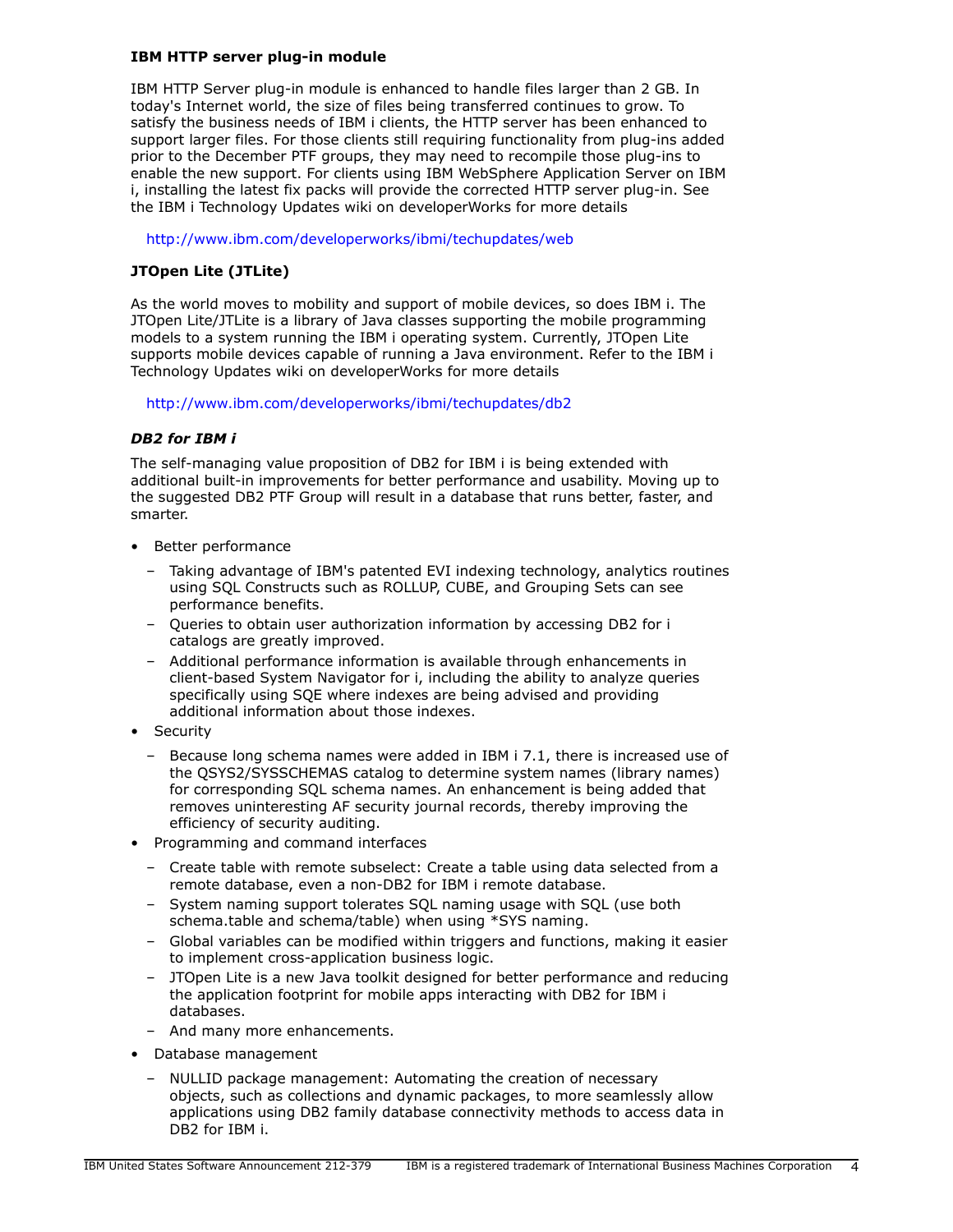- CPYTOIMPF and CPYFRMIMPF commands: Enhanced capability for these bulk import/export commands to include or ignore database column names.
- RUNSQLSTM command includes a new option to provide direct control over the command output file, with no unnecessary spool file accumulation.
- Automatic updating of program information contained in the QSYS2/ SYSROUTINE SQL Catalog when moving or copying an SQL program or service programs (stored procedure or user-defined function).

Visit the IBM i Technology Updates wiki on developerWorks to learn more about these and other DB2 for IBM i enhancements

<http://www.ibm.com/developerworks/ibmi/techupdates/db2>

- DB2 for i enhancements are available with:
	- IBM i 7.1: 5770-SS1 SF99701 DB2 PTF Group Level 18, or later
	- IBM i 6.1: 5761-SS1 SF99601 DB2 PTF Group Level 28, or later

To see the detailed DB2 for IBM i 2012 PTF Group Schedule on developerWorks , visit

<http://www.ibm.com/developerworks/ibmi/techupdates/db2/groupptf>

# *Enhancements to Support IBM i in the Cloud*

IBM Systems Director VMControl system pool support for IBM i simplifies workload management for rapidly deploying virtual appliances to create virtual servers that are configured with the operating system and software applications on demand. Virtualization administrators can group resources into system pools, which enable them to centrally manage and control the different workloads in their virtualized environment. VMControl manages virtual appliances that use the Open Virtualization Format (OVF) for packaging, delivery, and deployment of preconfigured, ready-torun solutions.

With the enhanced Systems Director monitor function, users can easily navigate the CIM metrics and create their own monitor view for resources without knowing CIM. Eighty new metrics monitor commands are added to Systems Director (as compared to 34 metrics in last release), which greatly extend monitor infrastructure and event automation capability.

Systems Director can monitor a message in the message queue in multiple ways. In the latest releases, users can directly reply to a message through the Systems Director GUI.

The Service and Support manager will support HMC-managed IBM i partitions with centralized problem reporting. With Partition Mobility scaling improvements, a user can simultaneously move 16 partitions at the same time.

#### **SmartCloud Entry for IBM i**

SmartCloud Entry for IBM i is an affordable, easy-to-install, and simple-to-use private cloud solution. It accelerates service delivery with automation through an intuitive self-service interface, ensures reliability with standardization and oversight, as well as basic metering and image management. SmartCloud Entry helps customers get up and running and realizing the benefits of private cloud quickly.

The most recent release, Version 2.4, now provides heterogeneous management so customers can provision resources to both x86 and Power platforms from a single pane of glass. SmartCloud Entry is ordered as a bundle, including the System Director prerequisites. The Power Systems™ Solution Edition for Cloud, a configurable system, prebuilt and preinstalled is also available providing the fastest time to value.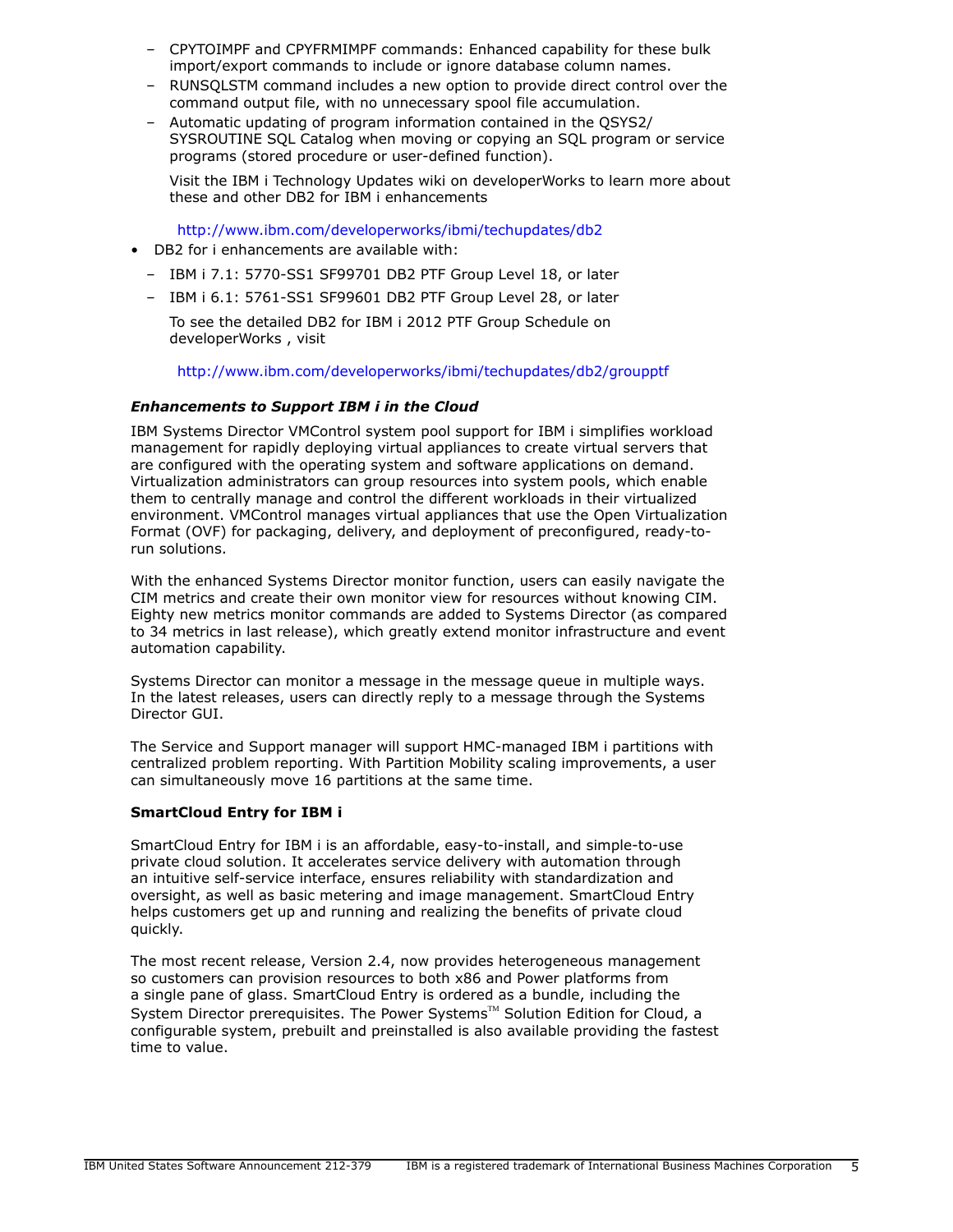HMC V7 R7.6.0 is enhanced with the following:

- IBM delivers PowerVM® Live Partition Mobility and Suspend/Resume support for IBM i partitions on IBM POWER7® blades.
- Additional HMC Blades management capability includes redundant VIOS and Active Memory Sharing.
- HMC has the ability to simultaneously move 16 partitions at the same time.

These HMC enhancements deliver equivalent platform management support of Power blades, currently provided by SDMC and more. Blade support will include both POWER6® and POWER7 blades. The HMC enhancements include the ability to connect to and manage ( PowerVM ) POWER® blades and provide SFP support, such as code update, dump, problem analysis, and R&V, as provided in SDMC.

For more information about HMC enhancements, refer to Hardware Announcement [112-175](http://www.ibm.com/common/ssi/cgi-bin/ssialias?infotype=an&subtype=ca&appname=gpateam&supplier=897&letternum=ENUS112-175), dated October 03, 2012 .

## **MSP Utility Pricing Offer for Managed Service Providers**

The MSP Utility Pricing Offer is a program that leverages channel-led discounting for Managed Service providers who purchase a Cloud Hosting Infrastructure built with IBM hardware and software.

In addition, IBM is announcing the MSP Core Use Payment PRPQ (P91287). An MSP would order a quantity of Core Use Features (combination of MSP Per Processor Core and MSP Per 10 Processor Cores) for program number 5799-MSP each quarter to make their use payment if the Cloud Infrastructure included Flex System Compute Nodes. The quantity of features to be ordered would be determined by the MSP's actual use of the Cloud Infrastructure (average cores assigned to started client virtual servers).

### **Hardware support enhancements:**

IBM i 7.1 and IBM i 6.1 support the new IBM Power 770 server (9117-MMD) and the new IBM Power 780 server (9179-MHD). These new systems use the latest POWER7+ processor and the next-generation I/O technology, designed to deliver unprecedented performance, scalability, reliability, and manageability for demanding commercial workloads.

IBM i 7.1 and IBM i 6.1 add support for RDX Removable Media Devices. RDX docking stations and drives can provide a more reliable, higher performance, and lower cost option to traditional entry tape options such as DAT160 and older QIC and LTO-2 tape drives. IBM i 7.1 supports USB RDX Removable Disk on newer servers. Both IBM i 7.1 and IBM i 6.1 support the new SATA RDX Removable Disk (#EU07) on many earlier servers.

IBM i 7.1 has also been extended to include direct support for the USB attached 80 GB/160 GB DAT160 USB Tape Drive (#EU16). Feature EU16 is enclosed in a Power 720/740/750 system unit and driven through a USB connection. Its drive performance is the same as the existing SAS DAT160 drives (#5619), but it does not use the integrated SAS controller and thus may offer an overall performance advantage to the system by potentially avoiding bandwidth contention.

IBM i 7.1 adds support for a lower cost async communication adapter, which is significantly lower price than the existing feature 2893 and 2894 2-port communication adapters. As of 2012, PPP is not supported, but non-PPP async function is supported. This includes IBM i support for fax with an appropriate modem.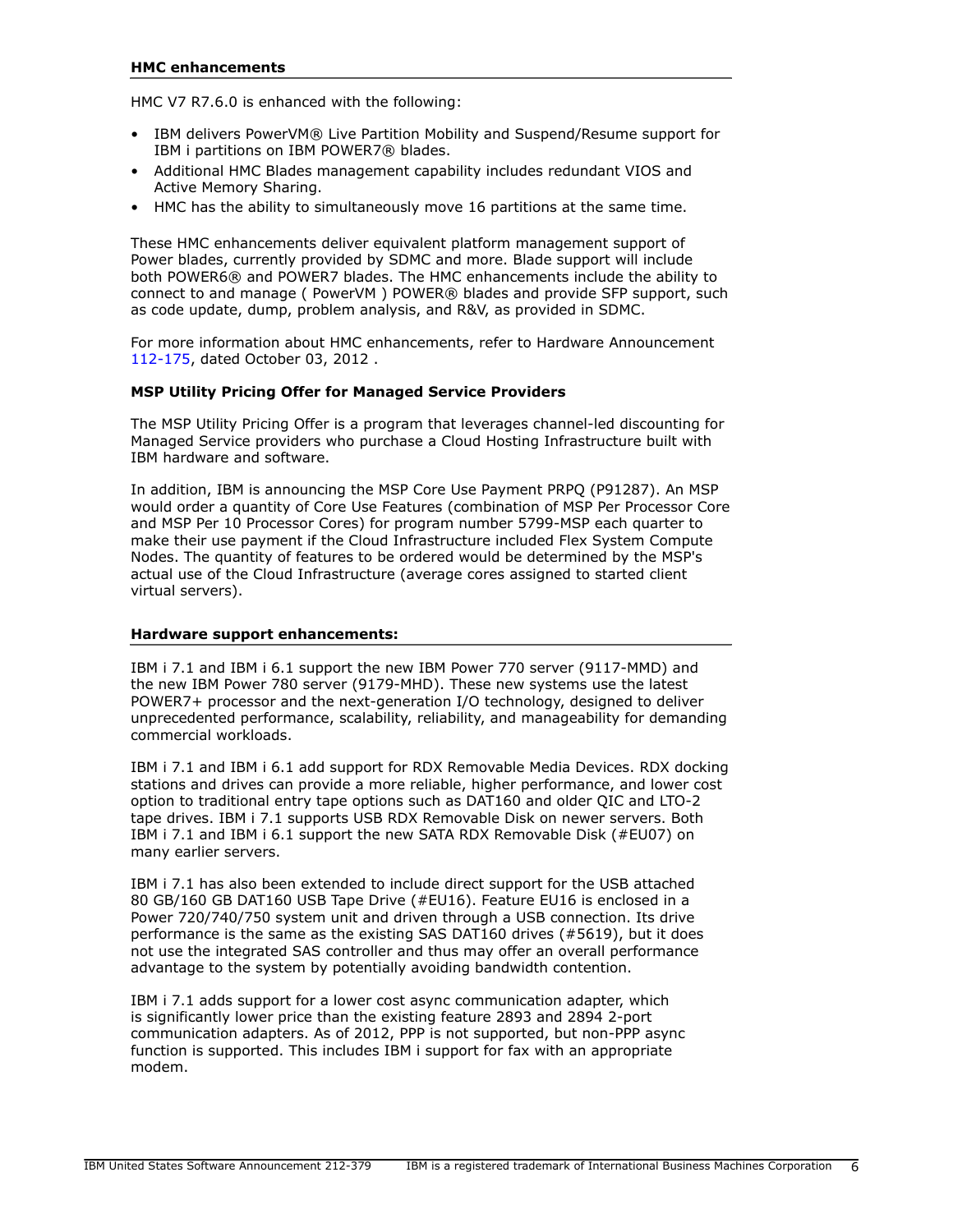For more information about these enhancements and others that are included with IBM i 7.1 Technology Refresh 5, visit the Hardware and Firmware section of IBM i Technology Updates wiki on developerWorks at

<http://www.ibm.com/developerworks/ibmi/techupdates/hw>

# **IBM i license transfer adds the following:**

Additional eligible receiving servers:

- Group 2:
	- Power 770 (9117-MMD)
- Group 3:
	- Power 780 (9179-MHD)

#### **Program products support new hardware**

IBM Facsimile Support for IBM i is enhanced to support a significantly lower priced 2 port asynchronous communications adapter (#5289 and #5290).

- IBM i 7.1: SF99707 Technology Refresh PTF Group, Level 5, or later
- IBM Facsimile 5798FAX V5R7M0 SI47665

## **New Enterprise Function for IBM BRMS**

IBM Backup, Recovery, and Media Services (BRMS) Enterprise allows administrators to monitor backup operations for their BRMS systems from a central site called an *Enterprise Hub* . The systems being monitored by the hub are called *Enterprise Nodes* . The *Enterprise Network* is comprised of nodes that can be stand-alone BRMS systems, part of a BRMS Network, or any combination of stand-alone and BRMS Networked systems.

BRMS Enterprise is supported exclusively through the BRMS GUI Client on IBM Navigator for i or IBM System i® Navigator.

<http://www-03.ibm.com/systems/i/software/navigator/windows.html>

The hub and the nodes must all have current base licenses for IBM Backup, Recovery, and Media Services for i. The hub must also have current licenses for the BRMS Network feature and BRMS Advanced feature options.

The hub must be at IBM i 7.1 but nodes may be at any release V5R4M0 or newer with the BRMS PTF applied.

PTF support for the BRMS Enterprise enhancement is expected in December 2012. For availability, refer to

<https://www.ibm.com/developerworks/ibmi/techupdates/brms>

#### **IBM Software Group product enhancements for IBM i**

## **InfoSphere Guardium V9.0 extended to include DB2 for IBM i as a data source**

InfoSphere Guardium is an enterprise information database audit and protection solution. It helps enterprises protect and audit information across a diverse set of relational and nonrelational data sources. With InfoSphere Guardium V9.0, DB2 for IBM i can now be included as a data source, enabling the monitoring of accesses from native interfaces as well as through SQL.

Audit information provided includes:

• SQL accesses, whether initiated on a client or the IBM i server.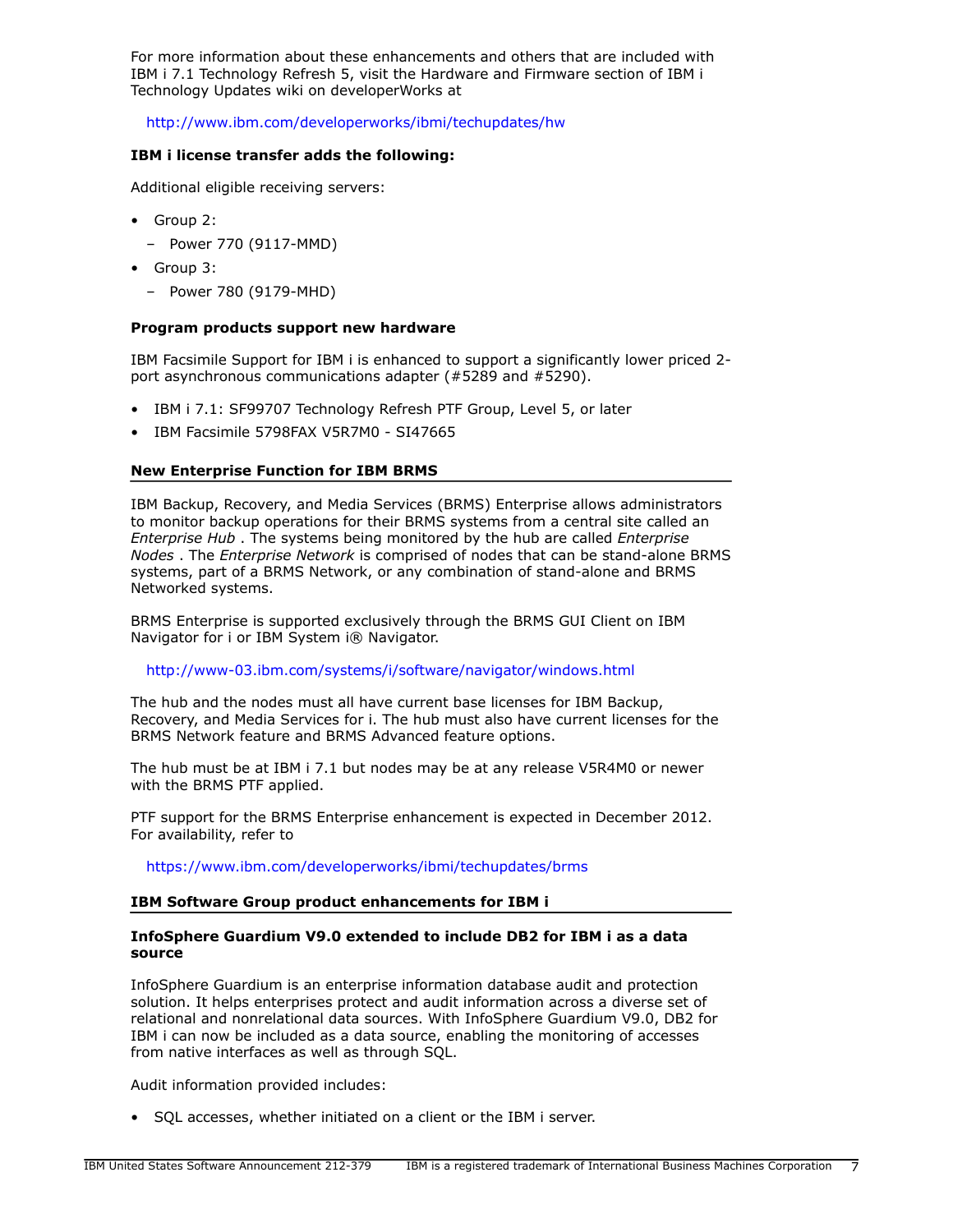- Native database access that is captured in the audit journal.
- Both SQL access and native access are sent to the InfoSphere Guardium collector in real time.
- Extending the information available in the audit journal, InfoSphere Guardium captures more details regarding SQL statements, variable values, client special registers, interface information, users, jobs, TCP/IP addresses, and ports.
- Filtering can be specified on the IBM i server to capture only that information which is required by auditors. For example, it is quite simple to set up auditing of any SQL or native access performed by privileged users.

Visit this article on developerWorks to find out more

<http://www.ibm.com/developerworks/ibmi/>

# **IBM WebSphere Application Server V8.5 available for IBM i**

IBM WebSphere Application Server is the leading open standards-based application foundation, offering accelerated delivery of innovative applications and unmatched operational efficiency, reliability, administration, security, and control on IBM i. IBM WebSphere Application Server V8.5 is available for IBM i. For more information, refer to Software Announcement [212-109](http://www.ibm.com/common/ssi/cgi-bin/ssialias?infotype=an&subtype=ca&appname=gpateam&supplier=897&letternum=ENUS212-109), dated April 24, 2012 .

# **IBM WebSphere Commerce V7 Feature Pack 5 available for IBM i**

IBM WebSphere Commerce V7.0 provides a powerful customer interaction platform for cross-channel and online commerce. E-commerce is no longer simply about selling things online. It is about delivering a seamless, integrated experience across all touch points. WCS V7 Feature Pack 5 provides extensions to the base commerce capabilities to include easier implementation of the starter store, social networking, and so on. In addition to Feature Pack 5, support for Feature Packs 1-4 are also included. For more information, refer to Software Announcement [212-109,](http://www.ibm.com/common/ssi/cgi-bin/ssialias?infotype=an&subtype=ca&appname=gpateam&supplier=897&letternum=ENUS212-109) dated April 24, 2012 .

# <span id="page-7-0"></span>**Statement of direction**

IBM plans to provide IBM Image Construction and Composition Tool support for IBM i.

IBM plans to provide PowerVM Live Partition Mobility support for IBM i partitions on IBM PureFlex $T^M$  Systems.

IBM's statements regarding its plans, directions, and intent are subject to change or withdrawal without notice at IBM's sole discretion. Information regarding potential future products is intended to outline our general product direction and it should not be relied on in making a purchasing decision. The information mentioned regarding potential future products is not a commitment, promise, or legal obligation to deliver any material, code, or functionality. Information about potential future products may not be incorporated into any contract. The development, release, and timing of any future features or functionality described for our products remains at our sole discretion.

# **Reference information**

Refer to:

- Hardware Announcement [112-186,](http://www.ibm.com/common/ssi/cgi-bin/ssialias?infotype=an&subtype=ca&appname=gpateam&supplier=897&letternum=ENUS112-186) dated October 03, 2012
- Hardware Announcement [112-174,](http://www.ibm.com/common/ssi/cgi-bin/ssialias?infotype=an&subtype=ca&appname=gpateam&supplier=897&letternum=ENUS112-174) dated October 03, 2012
- Hardware Announcement [112-180,](http://www.ibm.com/common/ssi/cgi-bin/ssialias?infotype=an&subtype=ca&appname=gpateam&supplier=897&letternum=ENUS112-180) dated October 03, 2012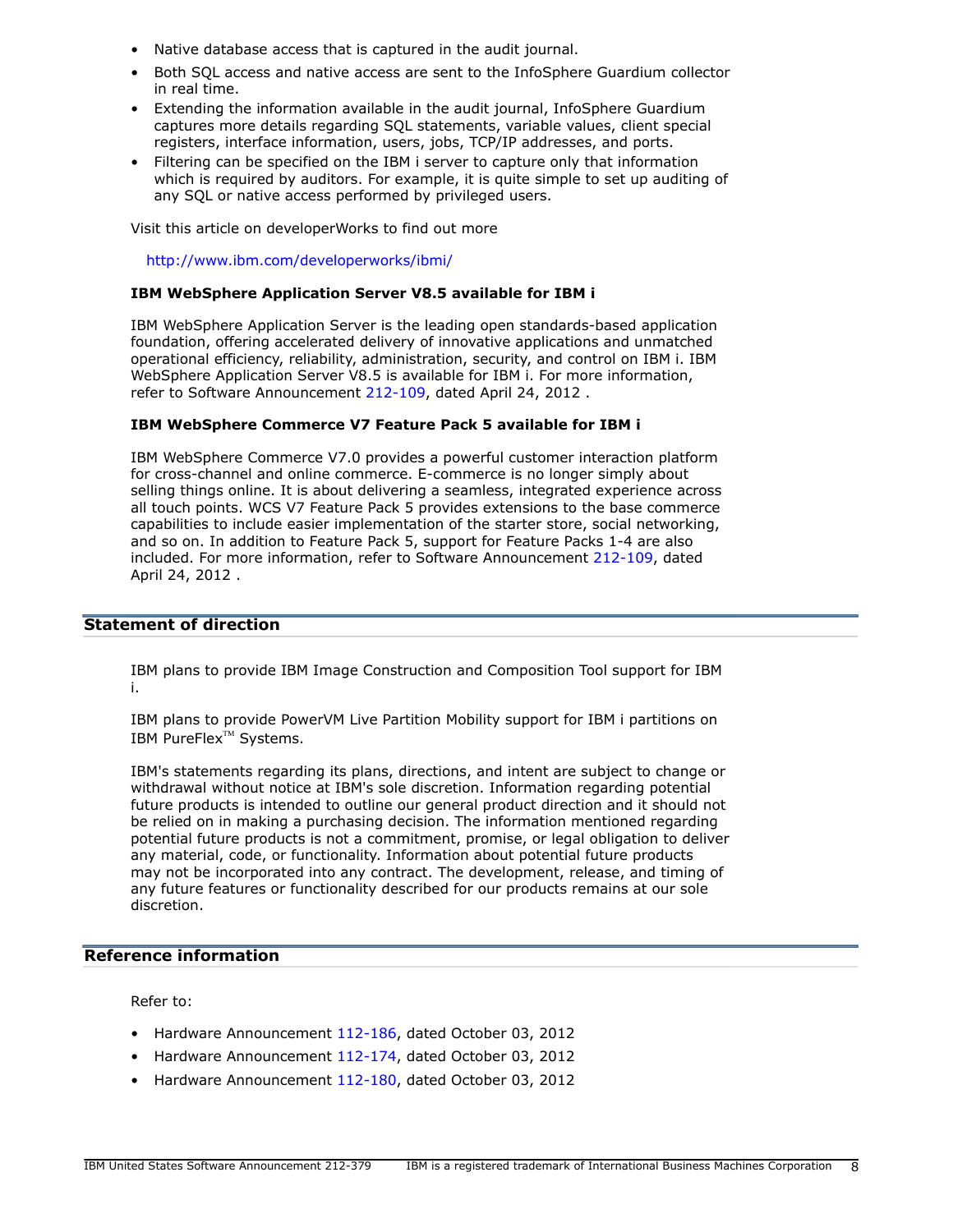#### <span id="page-8-2"></span>**Program number**

The 5770-SS1, 5765-G97, 5765-G98, and 5765-G99 were previously announced and assigned. This announcement adds new MSP features to these PIDs.

|            | Program                     |
|------------|-----------------------------|
| <b>VRM</b> | name                        |
|            |                             |
| V7.1       | IBM i V7                    |
| V7.1.x     | AIX <sup>®</sup> V7 Express |
| V7.1.x     | AIX V7 Standard             |
| V7.1.x     | AIX V7 Enterprise           |
|            |                             |

#### **Product identification number**

| Program PID number 1-year PID number 3-year PID number | Maintenance | Maintenance |
|--------------------------------------------------------|-------------|-------------|
| 5770-SS1                                               | N/A         | N/A         |
| 5765-G97                                               | N/A         | N/A         |
| 5765-G98                                               | N/A         | N/A         |
| 5765-G99                                               | N/A         | N/A         |

# **Offering Information**

Product information is available via the Offering Information website

#### <http://www.ibm.com/common/ssi>

#### **Business Partner information**

If you are a Direct Reseller - System Reseller acquiring products from IBM , you may link directly to Business Partner information for this announcement. A PartnerWorld® ID and password are required (use IBM ID).

<https://www.ibm.com/partnerworld/mem/sla.jsp?num=212-379>

# <span id="page-8-0"></span>**Publications**

No publications are shipped with these programs.

# <span id="page-8-1"></span>**Technical information**

#### **Specified operating environment**

#### *Hardware requirements*

A supported Power Systems server or BladeCenter® server is required. For a list of supported servers, visit

#### <https://www-304.ibm.com/support/docview.wss?uid=ssm1platformibmi>

More specific hardware requirements are on the IBM i Technology Updates wiki on developerWorks at

<http://www.ibm.com/developerworks/ibmi/techupdates/hw>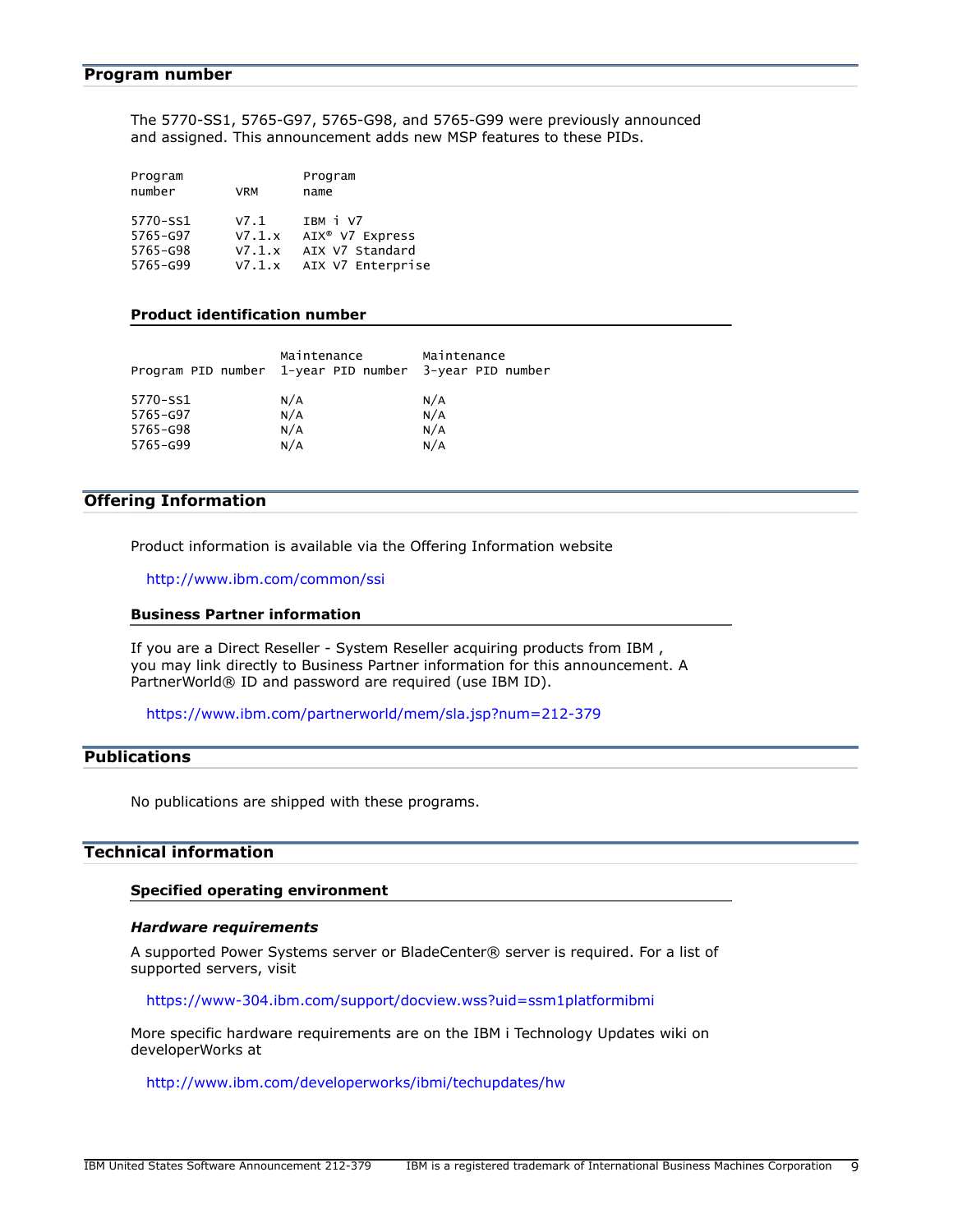#### *Software requirements*

For more details on software requirements, visit

### <http://www.ibm.com/developerworks/ibmi/techupdates>

The program's specifications and specified operating environment information may be found in documentation accompanying the program, if available, such as a readme file, or other information published by IBM , such as an announcement letter. Documentation and other program content may be supplied only in the English language.

#### *Companion products*

The MSP Utility Pricing Offer is a program that leverages channel-led discounting for Managed Service providers who purchase a Cloud Hosting Infrastructure built with IBM hardware and software.

#### *Limitations*

Full native I/O support by IBM i 7.1 is provided, but IBM i 6.1 I/O support of these POWER7+ servers requires all I/O to be virtualized by either IBM i 7.1 or by VIOS. Also note that not all I/O can be virtualized, including asynchronous communication adapters and cryptographic adapters. IBM i 6.1 is orderable on PureFlex systems as an MES. IBM i 6.1 is not orderable on initial orders of PureFlex hardware.

#### **Planning information**

#### **Security, auditability, and control**

These programs use the security and auditability features of the host hardware or software. The customer is responsible for evaluation, selection, and implementation of security features, administrative procedures, and appropriate controls in application systems and communication facilities.

# **Software Services**

IBM Software Services has the breadth, depth, and reach to manage your services needs. You can leverage the deep technical skills of our lab-based, software services team and the business consulting, project management, and infrastructure expertise of our IBM Global Services team. Also, we extend our IBM Software Services reach through IBM Business Partners to provide an extensive portfolio of capabilities. Together, we provide the global reach, intellectual capital, industry insight, and technology leadership to support a wide range of critical business needs.

To learn more about IBM Software Services or to contact a Software Services sales specialist, visit

<http://www.ibm.com/software/sw-services/>

## <span id="page-9-0"></span>**Ordering information**

#### *Charge metric*

**Note:** All 5770-SS1, 5765-G97, 5765-G98, and 5765-G99 previously announced and assigned. This announcement adds new MSP features to these PIDs.

| Program name    | Part number or<br>PID number | Charge metric      |
|-----------------|------------------------------|--------------------|
| IBM i V7        | 5770-SS1                     | Per processor core |
| AIX V7 Express® | 5765-G97                     | Per processor core |

IBM United States Software Announcement 212-379 IBM is a registered trademark of International Business Machines Corporation  $10$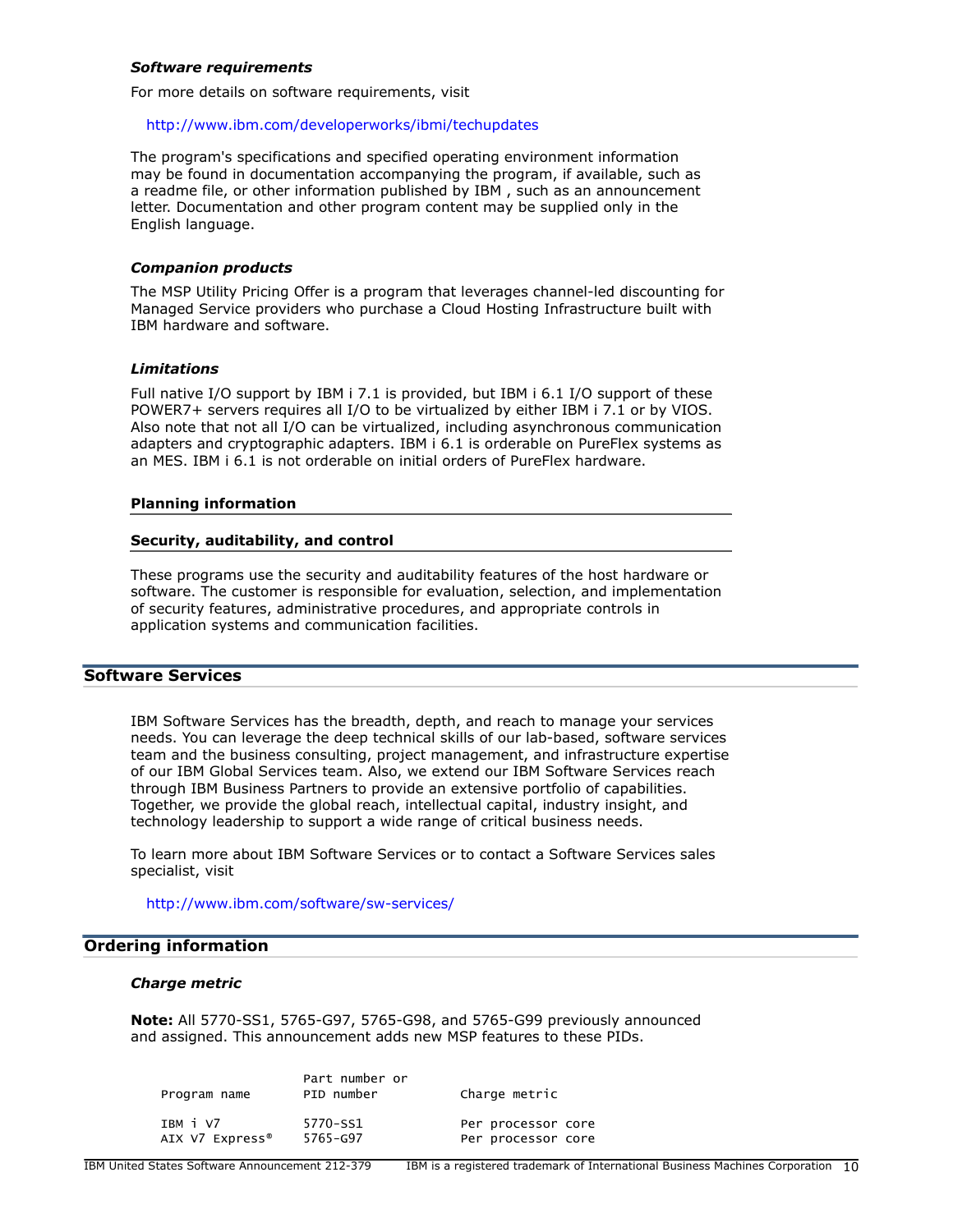| AIX V7 Standard<br>AIX V7 Enterprise 5765-G99 | 5765-G98 | Per processor core<br>Per processor core |
|-----------------------------------------------|----------|------------------------------------------|
| Features                                      |          |                                          |
| IBM i V7 (5770-SS1)                           |          |                                          |
| IBM i V7<br>$(5770 - SS1)$                    |          | Feature<br>number                        |
| Charge features                               |          |                                          |
| <b>MSP</b><br>MSP Per 10                      |          | 1582<br>1583                             |
| AIX V7 Express (5765-G97)                     |          |                                          |
| AIX V7 Express<br>$(5765-G97)$                |          | Feature<br>number                        |
| Charge features                               |          |                                          |
| <b>MSP</b><br>MSP Per 10                      |          | 0016<br>0017                             |
| AIX V7 Standard (5765-G98)                    |          |                                          |
| AIX V7 Standard<br>$(5765 - G98)$             |          | Feature<br>number                        |
| Charge features                               |          |                                          |
| <b>MSP</b><br>MSP Per 10                      |          | 0027<br>0026                             |
| AIX V7 Enterprise (5765-G99)                  |          |                                          |
| AIX V7 Enterprise<br>$(5765 - G99)$           |          | Feature<br>number                        |
| Charge features                               |          |                                          |
| <b>MSP</b><br>MSP Per 10                      |          | 0029<br>0028                             |
|                                               |          |                                          |

# <span id="page-10-0"></span>**Terms and conditions**

The following terms and conditions are for 5770-SS1.

For information on terms and conditions for 5765-G97, 5765-G98 and 5765-G99, refer to Software Announcement [210-200](http://www.ibm.com/common/ssi/cgi-bin/ssialias?infotype=an&subtype=ca&appname=gpateam&supplier=897&letternum=ENUS210-200), dated August 17, 2010 .

The information provided in this announcement letter is for reference and convenience purposes only. The terms and conditions that govern any transaction with IBM are contained in the applicable contract documents such as the IBM International Program License Agreement, IBM International Passport Advantage® Agreement, and the IBM Agreement for Acquisition of Software Maintenance.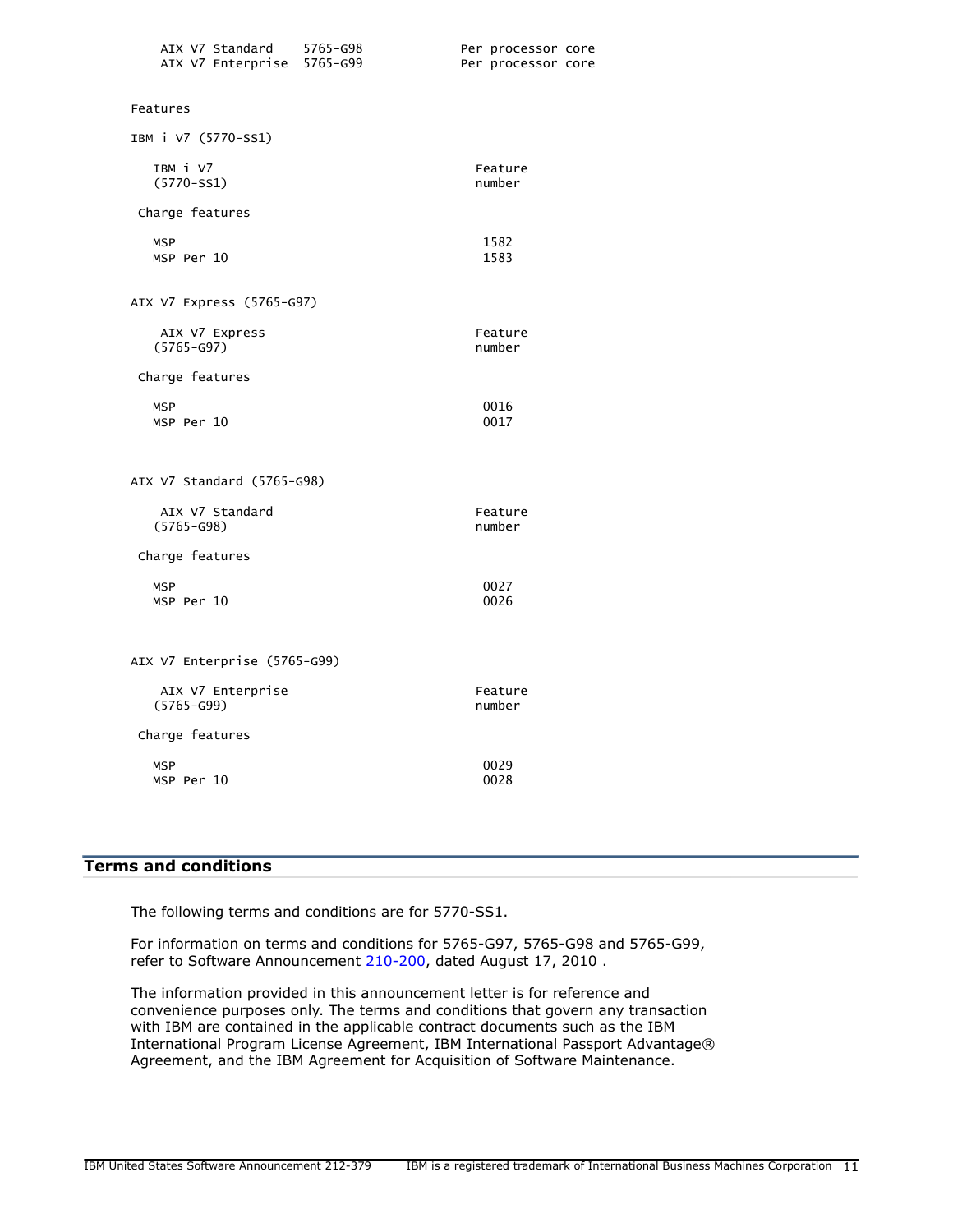# *Licensing*

IBM International Program License Agreement including the License Information document and Proof of Entitlement (PoE) govern your use of the program. PoEs are required for all authorized use.

This software license includes Software Subscription and Support (also referred to as Software Maintenance).

# *Agreement for Acquisition of Software Maintenance*

The IBM Agreement for Acquisition of Software Maintenance (Z125-6011) agreement applies for Subscription and Support (also referred to as Software Maintenance) and does not require customer signatures.

These programs are licensed under the IBM Program License Agreement (IPLA) and the associated Agreement for Acquisition of Software Maintenance, which provide for support with ongoing access to releases and versions of the program. IBM includes one year of Software Subscription and Support (also referred to as Software Maintenance) with the initial license acquisition of each program acquired. The initial period of Software Subscription and Support (also referred to as Software Maintenance) can be extended by the purchase of a renewal option, if available. These programs have a one-time license charge for use of the program and an annual renewable charge for the enhanced support that includes telephone assistance (voice support for defects during normal business hours), as well as access to updates, releases, and versions of the program as long as support is in effect.

## *License Information form number*

The program's License Information will be available for review on the IBM Software License Agreement website

<http://www.ibm.com/software/sla/sladb.nsf>

#### *Limited warranty applies*

Yes

# *Limited warranty*

IBM warrants that when the program is used in the specified operating environment, it will conform to its specifications. The warranty applies only to the unmodified portion of the program. IBM does not warrant uninterrupted or error-free operation of the program or that IBM will correct all program defects. You are responsible for the results obtained from the use of the program.

IBM provides you with access to IBM databases containing information on known program defects, defect corrections, restrictions, and bypasses at no additional charge. For further information, consult the IBM Software Support Handbook found at

#### <http://www.ibm.com/support/handbook>

IBM will maintain this information for at least one year after the original licensee acquires the program (warranty period).

#### *Money-back guarantee*

If for any reason you are dissatisfied with the program and you are the original licensee, you may obtain a refund of the amount you paid for it, if within 30 days of your invoice date you return the program and its PoE to the party from whom you obtained it. If you downloaded the program, you may contact the party from whom you acquired it for instructions on how to obtain the refund.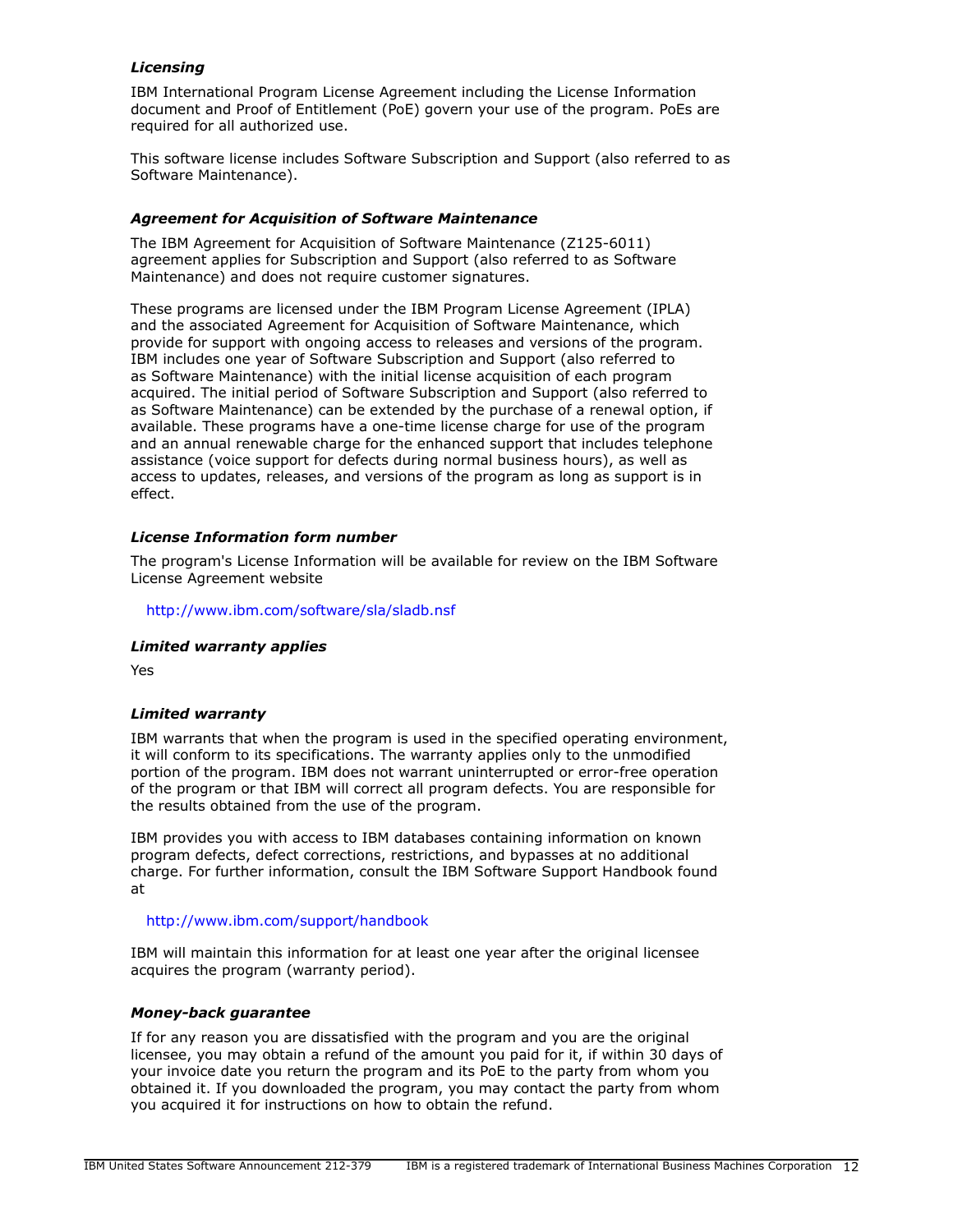For clarification, note that for programs acquired under any of IBM's On/Off Capacity on Demand (On/Off CoD) software offerings, this term does not apply since these offerings apply to programs already acquired and in use by you.

# *Volume orders (IVO)*

Yes. Contact your IBM representative.

# *Passport Advantage applies*

No

# *Software Subscription and Support applies*

Yes. All distributed software licenses include Software Subscription and Support (also referred to as Software Maintenance) for a period of 12 months from the date of acquisition, providing a streamlined way to acquire IBM software and assure technical support coverage for all licenses. Extending coverage for a total of three years from date of acquisition may be elected.

While your Software Subscription and Support is in effect, IBM provides you assistance for your routine, short duration installation and usage (how-to) questions, and code-related questions. IBM provides assistance via telephone and, if available, electronic access, only to your information systems (IS) technical support personnel during the normal business hours (published prime shift hours) of your IBM support center. (This assistance is not available to your end users.) IBM provides Severity 1 assistance 24 hours a day, every day of the year. For additional details, consult your IBM Software Support Handbook at

## <http://www.ibm.com/support/handbook>

Software Subscription and Support does not include assistance for the design and development of applications, your use of programs in other than their specified operating environment, or failures caused by products for which IBM is not responsible under this agreement.

# *IBM Operational Support Services -- SoftwareXcel*

Yes

# *System i Software Maintenance applies*

Yes

*Variable charges apply*

No

# *Educational allowance available*

Yes. A 15% education allowance applies to qualified education institution customers.

# **Statement of good security practices**

IT system security involves protecting systems and information through prevention, detection, and response to improper access from within and outside your enterprise. Improper access can result in information being altered, destroyed, or misappropriated or can result in misuse of your systems to attack others. Without a comprehensive approach to security, no IT system or product should be considered completely secure and no single product or security measure can be completely effective in preventing improper access. IBM systems and products are designed to be part of a comprehensive security approach, which will necessarily involve additional operational procedures, and may require other systems, products, or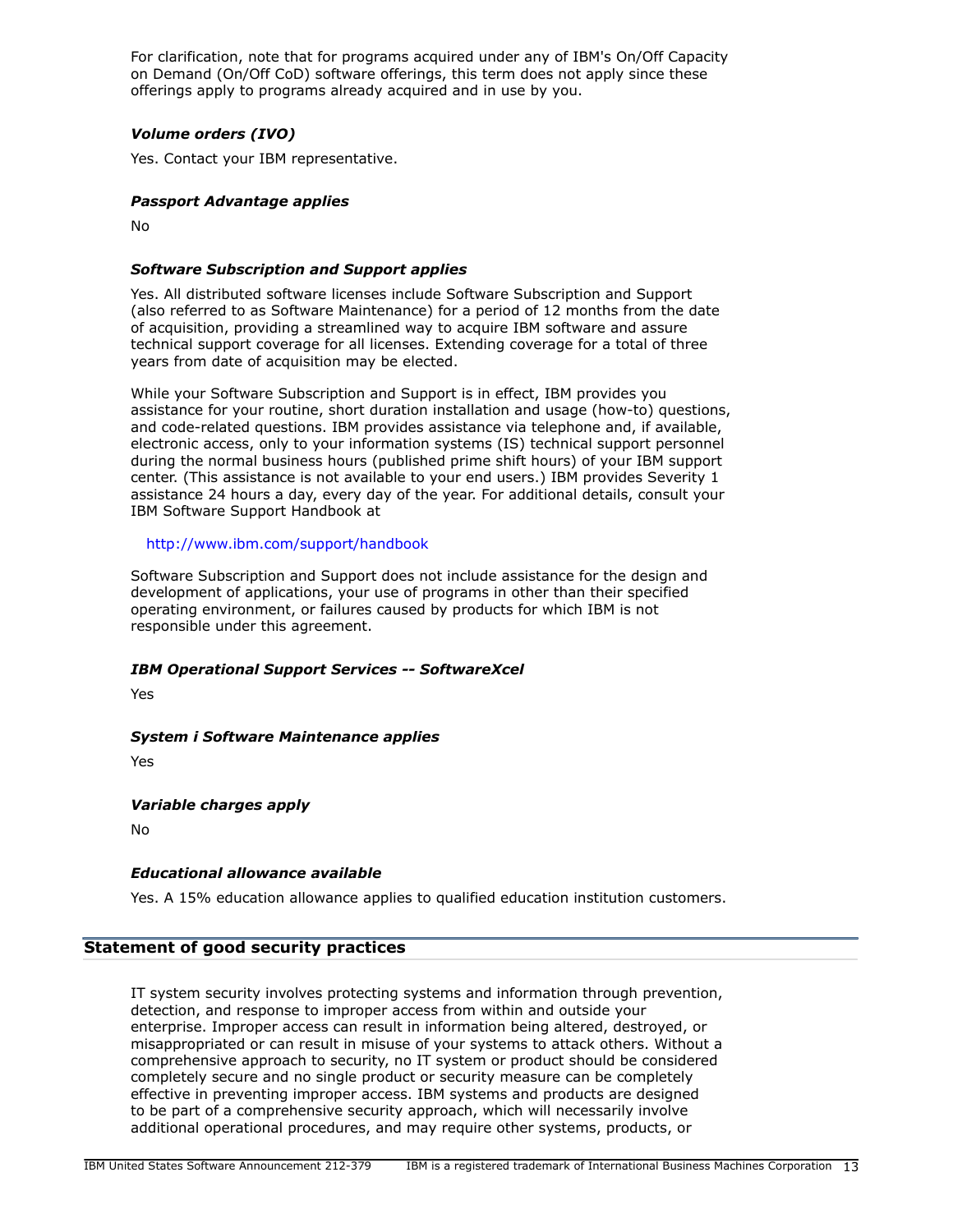services to be most effective. IBM does not warrant that systems and products are immune from the malicious or illegal conduct of any party.

# **IBM Electronic Services**

IBM has transformed its delivery of hardware and software support services to help you achieve higher system availability. Electronic Services is a web-enabled solution that offers an exclusive, no-additional-charge enhancement to the service and support available for IBM servers. These services are designed to provide the opportunity for greater system availability with faster problem resolution and preemptive monitoring. Electronic Services comprises two separate, but complementary, elements: Electronic Services news page and Electronic Services Agent.

The Electronic Services news page is a single Internet entry point that replaces the multiple entry points traditionally used to access IBM Internet services and support. The news page enables you to gain easier access to IBM resources for assistance in resolving technical problems.

The Electronic Service Agent $T^M$  is no-additional-charge software that resides on your server. It monitors events and transmits system inventory information to IBM on a periodic, client-defined timetable. The Electronic Service Agent automatically reports hardware problems to IBM . Early knowledge about potential problems enables IBM to deliver proactive service that may result in higher system availability and performance. In addition, information collected through the Service Agent is made available to IBM service support representatives when they help answer your questions or diagnose problems. Installation and use of IBM Electronic Service Agent for problem reporting enables IBM to provide better support and service for your IBM server.

To learn how Electronic Services can work for you, visit

<http://www.ibm.com/support/electronic>

# <span id="page-13-0"></span>**Prices**

For additional information and current prices, contact your local IBM representative.

| IBM I V7 (5770-SS1)        |         |
|----------------------------|---------|
| TRM i V7                   | Feature |
| $(5770 - SS1)$             | number  |
| Charge features            |         |
| MSP Per                    | 1582    |
| MSP Per 10                 | 1583    |
| AIX V7 EXPRESS (5765-G97)  |         |
| AIX V7 Express             | Feature |
| $(5765 - G97)$             | Number  |
| Charge features            |         |
| <b>MSP</b>                 | 0016    |
| MSP Per 10                 | 0017    |
| AIX V7 STANDARD (5765-G98) |         |
| AIX V7 Standard            | Feature |
| $(5765 - G98)$             | Number  |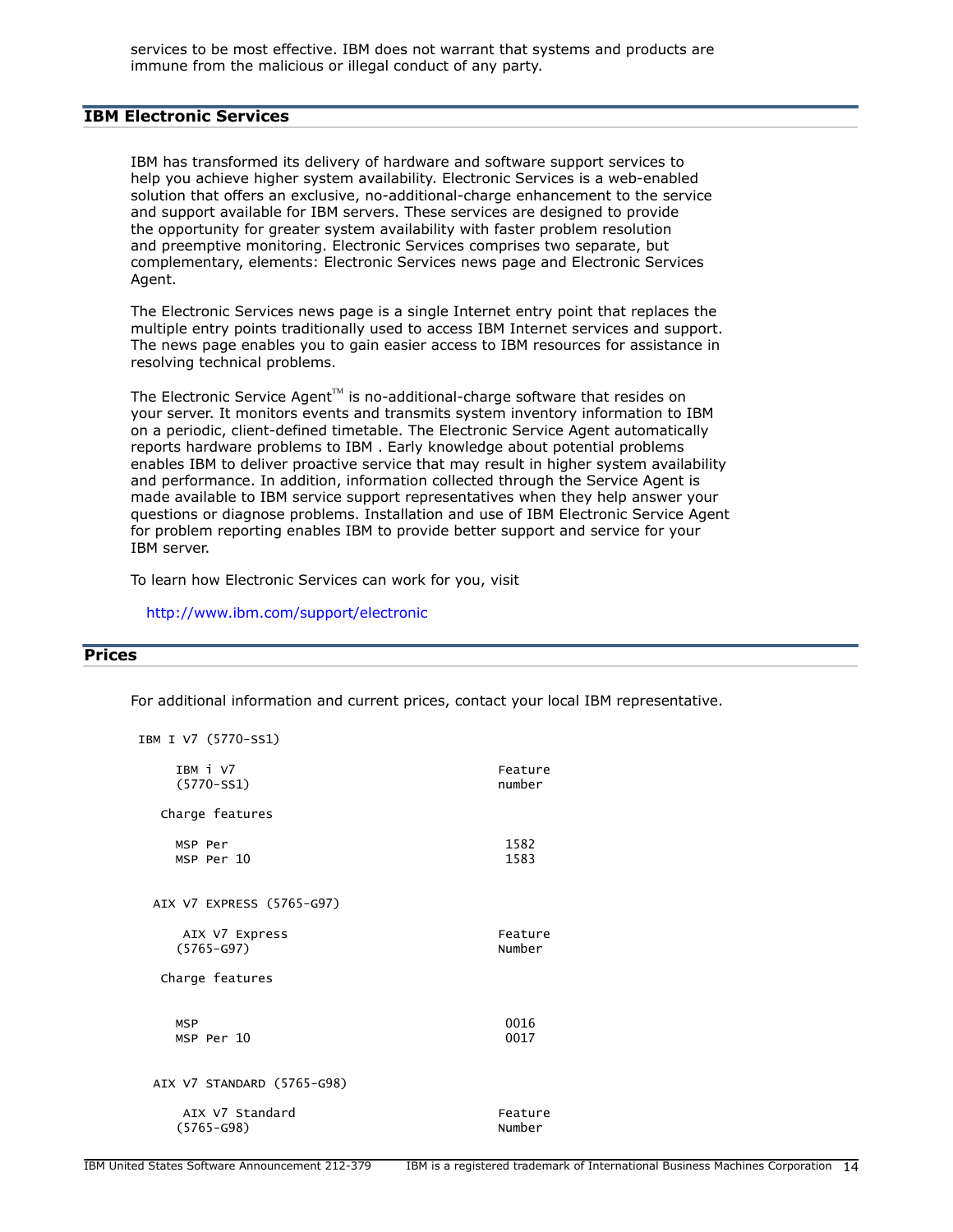| ັ                            |         |
|------------------------------|---------|
| <b>MSP</b>                   | 0027    |
| MSP Per 10                   | 0026    |
| AIX V7 ENTERPRISE (5765-G99) |         |
| AIX V7 Enterprise            | Feature |
| $(5765 - G99)$               | Number  |
| Charge features              |         |
| MSP Per                      | 0029    |
| MSP Per 10                   | 0028    |

#### **Pricing terms**

Charge features

Prices in the following PDF prices link are suggested list prices on day of announcement for the U.S. only. They are provided for your information only. Dealer prices may vary, and prices may also vary by country. IBM list price does not include tax or shipping and is subject to change without notice.

[ENUS-212-379-LIST\\_PRICES\\_2012\\_10\\_03.PDF](http://www.ibm.com/common/ssi/cgi-bin/ssialias?infotype=AN&subtype=CA&appname=gpateam&supplier=897&letternum=ENUS212-379&attachment=ENUS-212-379-LIST_PRICES_2012_10_03.PDF)

# <span id="page-14-0"></span>**Order now**

To order, contact the Americas Call Centers or your local IBM representative, or your IBM Business Partner.

To identify your local IBM representative or IBM Business Partner, call 800-IBM-4YOU (426-4968).

```
Phone: 800-IBM-CALL (426-2255)
Fax: 800-2IBM-FAX (242-6329)
 For IBM representative: callserv@ca.ibm.com 
 For IBM Business Partner: pwswna@us.ibm.com 
Mail: IBM Teleweb Customer Support
            ibm.com® Sales Execution Center, Americas North
            3500 Steeles Ave. East, Tower 3/4
            Markham, Ontario
            Canada
            L3R 2Z1
```
Reference: AE001

The Americas Call Centers, our national direct marketing organization, can add your name to the mailing list for catalogs of IBM products.

**Note:** Shipments will begin after the planned availability date.

#### *Trademarks*

Systems Director VMControl, Active Memory, Power Systems, PureFlex and Electronic Service Agent are trademarks of IBM Corporation in the United States, other countries, or both.

IBM, WebSphere, DB2, InfoSphere, Guardium, Power, developerWorks, PowerVM, POWER7, POWER6, POWER, System i, AIX, PartnerWorld, BladeCenter, Express, Passport Advantage and ibm.com are registered trademarks of IBM Corporation in the United States, other countries, or both.

Other company, product, and service names may be trademarks or service marks of others.